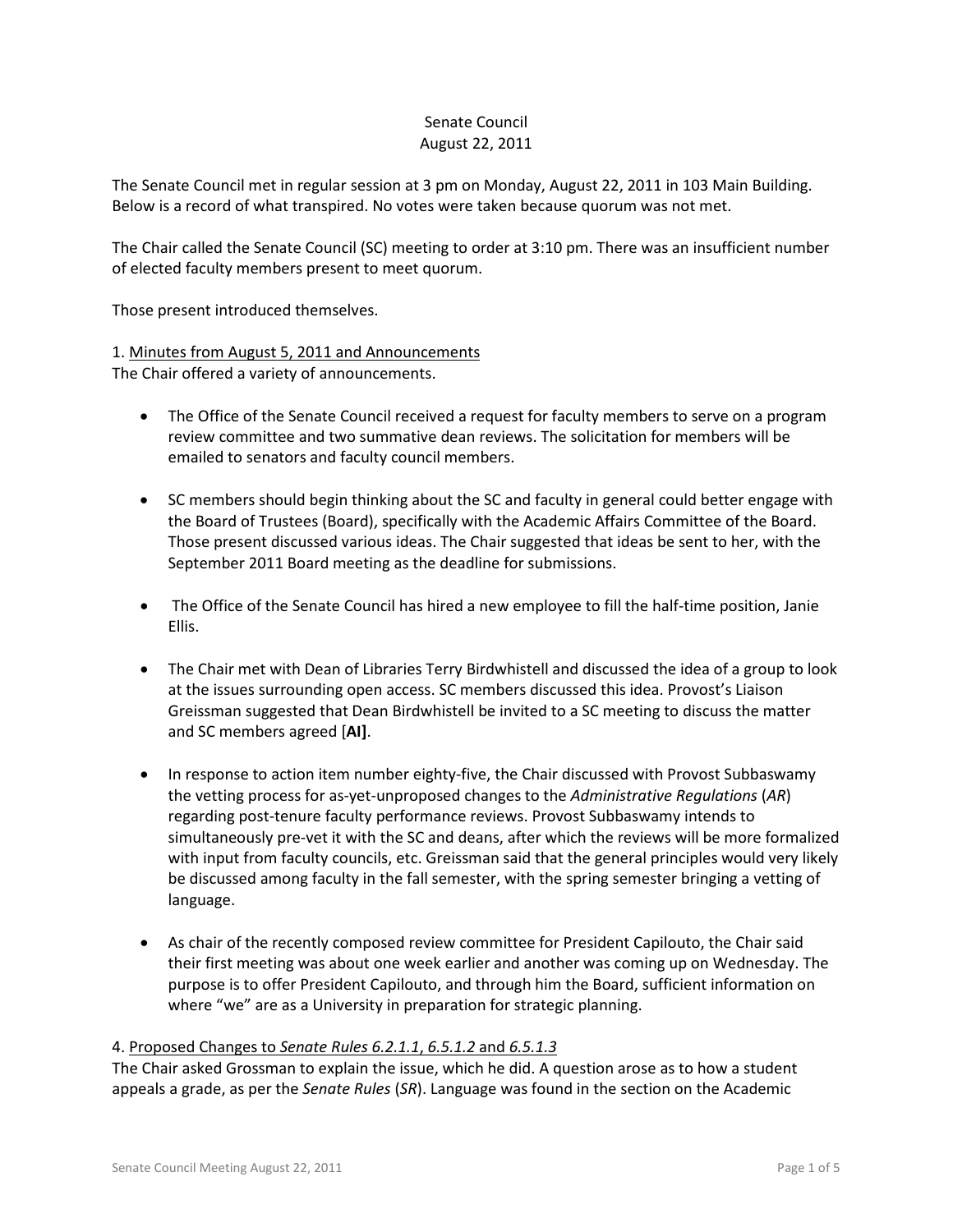Ombud that describes the functioning of that office, but there is no specific language on grade appeals. The section of the *SR* that addresses the University Appeals Board also does not have specific language on appealing a grade. Grossman wrote down the accepted, existing practices – there is no change in policy in the proposed changes. Academic Ombud Sonja Feist-Price added that she agreed that the language was consistent with current practice, but was not clearly outlined in writing.

No action was taken on the agenda item. The Chair thanked Feist-Price and she departed.

## 8. Discussion on Interpretation of *Senate Rules 5.2.4.7*

Grossman explained that the current interpretation of the existing language was that an instructor must offer a student exactly two hours in which to take their final exam. Grossman, however, thought that the language implied that a student must complete their final exam at some point within the two-hour block assigned by the Registrar's Office. He discussed the matter with Davy Jones, chair of the Senate's Rules and Elections Committee (SREC), and Jones asked the SC to offer specific input as to what the SC believes the language to mean. Because of the impending start of the semester, the SC was asked to offer its input quickly.

SC members discussed the agenda item. Because of the emergency nature of the request from the SREC, a straw poll was held. A majority of the voting members present engaged in a straw poll, which indicated assent with the following: Grossman will draft some language that clarifies that the default length of time for a final exam is a two-hour exam, unless indicated otherwise in the syllabus, as long as it is within the time allotted by the Registrar.

# 3. Replacement Member on SC

The Chair explained reminded SC members that Wermeling's resignation from the SC and Senate left a vacancy on the SC. The Chair said that her inclination was to leave the position open and fill it during the next round of elections for SC members in December 2011.

## 10. Identification of Senate Parliamentarian for 2011-2012

SC members discussed possible faculty members to serve as parliamentarian for the University Senate (Senate). After brief discussion, an individual was identified as a possibility and the Chair said she would initiate a conversation.

## 5. Composition of Reinstatement Committee

The Chair reported that she, Grossman and Wimberly were the members of the Reinstatement Committee.

## 7. Clinical Title Series Annual Report

SC members discussed the report on numbers of clinical title faculty in various colleges.

## 2. Old Business

b. Senate Committee Charges

SC members engaged in lengthy discussion regarding the proposed charges to Senate committees.

SC members engaged in lengthy discussion regarding the proposed charges to Senate committees.

Senate's Academic Facilities Committee (SAFC): SC members discussed how the SAFC could review efficiency, pricing, etc. in the Physical Plant Division (PPD). The SC also wordsmithed the language on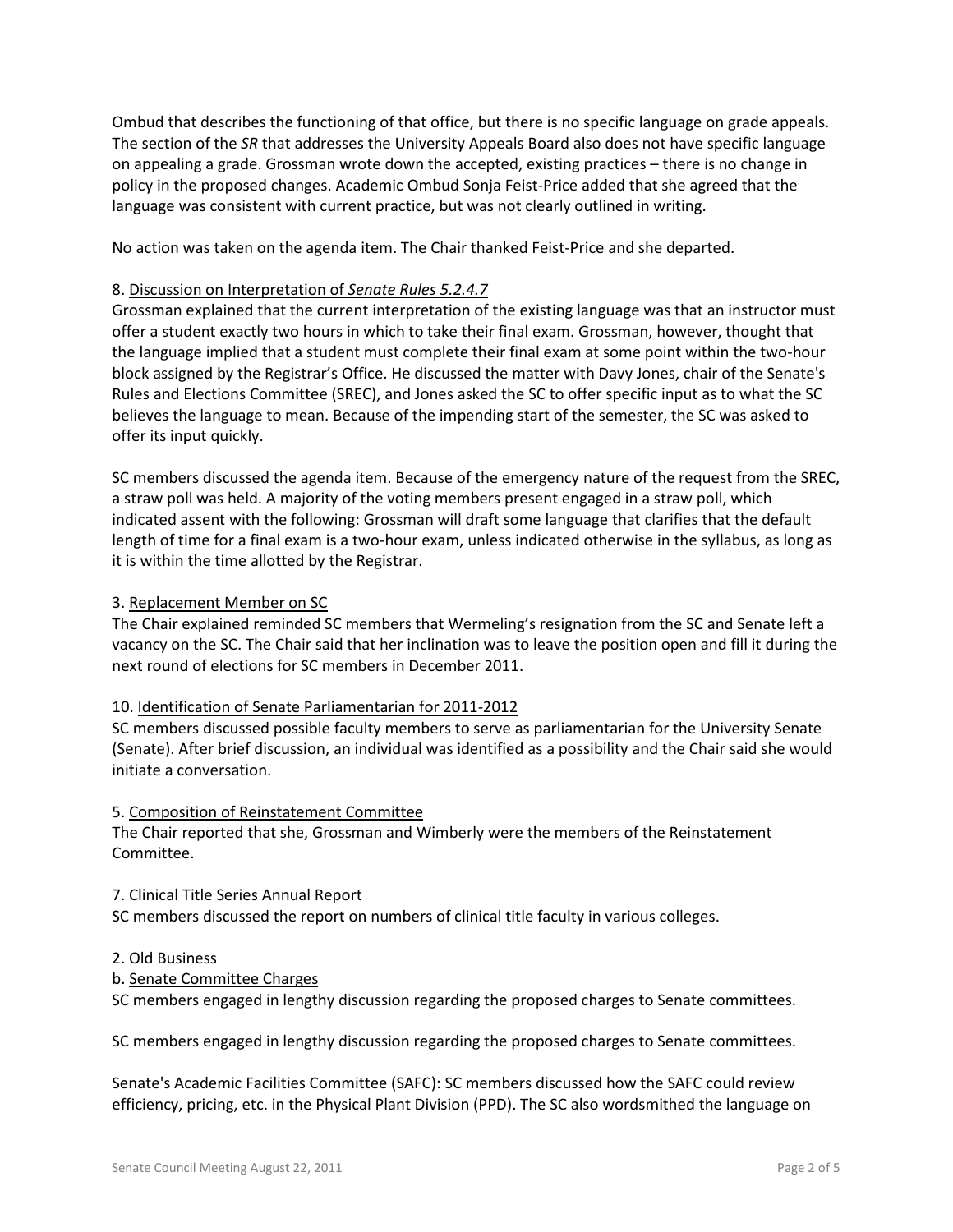building priorities procedures – the intent is to identify the current practices, and determine how faculty should be involved.

Senate's Academic Advising Committee (SAAC): Those present thought that it would be helpful for the SAAC to evaluate the quality of academic advising.

Senate's Academic Planning and Priorities Committee (SAPPC): The SC had asked the SAPPC chair for some suggested charges for the SAPPC. He sent in five suggestions – SC members thought that two of the suggested charges (3. Refine, vet and support new strategic initiatives related to academic priorities.; and 4. Proactively meet with the SC Chair, the Provost, and the President to discuss academic issues, broadly defined, that impact the University's growth and development.) were too broad for the year, given the other three charges.

Senate's Admissions and Academic Standards Committee (SAASC): Those present thought that the SAASC could investigate the issue of transfer credits, the role of faculty in making those decisions, and how its impact can be measured, in addition to determining the answer to "what is a credit hour" for the 13 different course meeting patterns.

Senate's Academic Advising Committee (SAAC): It was suggested that the SAAC merely report on its activities to the Senate.

Senate's Institutional Finance and Resource Allocation Committee (SIFRAC): The suggestion was for SIFRAC to work with UK's president to make UK's current budget process more transparent.

The Chair said that she would invite Libraries Dean Terry Birdwhistell to talk to the SC prior to possibly charging the SLC with looking into open access.

Those present wanted Grossman to suggest wording and an appropriate committee to look into different ways to fund teaching assistants.

They made a variety of suggestions, which will be incorporated into the proposed charges presented to the SC on August 29.

The meeting was adjourned about 5:20 pm. [The Action Items are a part of the minutes, but fall at the end.]

> Respectfully submitted by Hollie I. Swanson, Senate Council Chair

SC members in attendance: Blonder, Grossman, Peek, Steiner, Kelly, Swanson, Wasilkowski and Wimberly.

Provost's liaison present: Greissman.

Guest: Sonja Feist-Price.

Prepared by Sheila Brothers on Friday, August 26, 2011.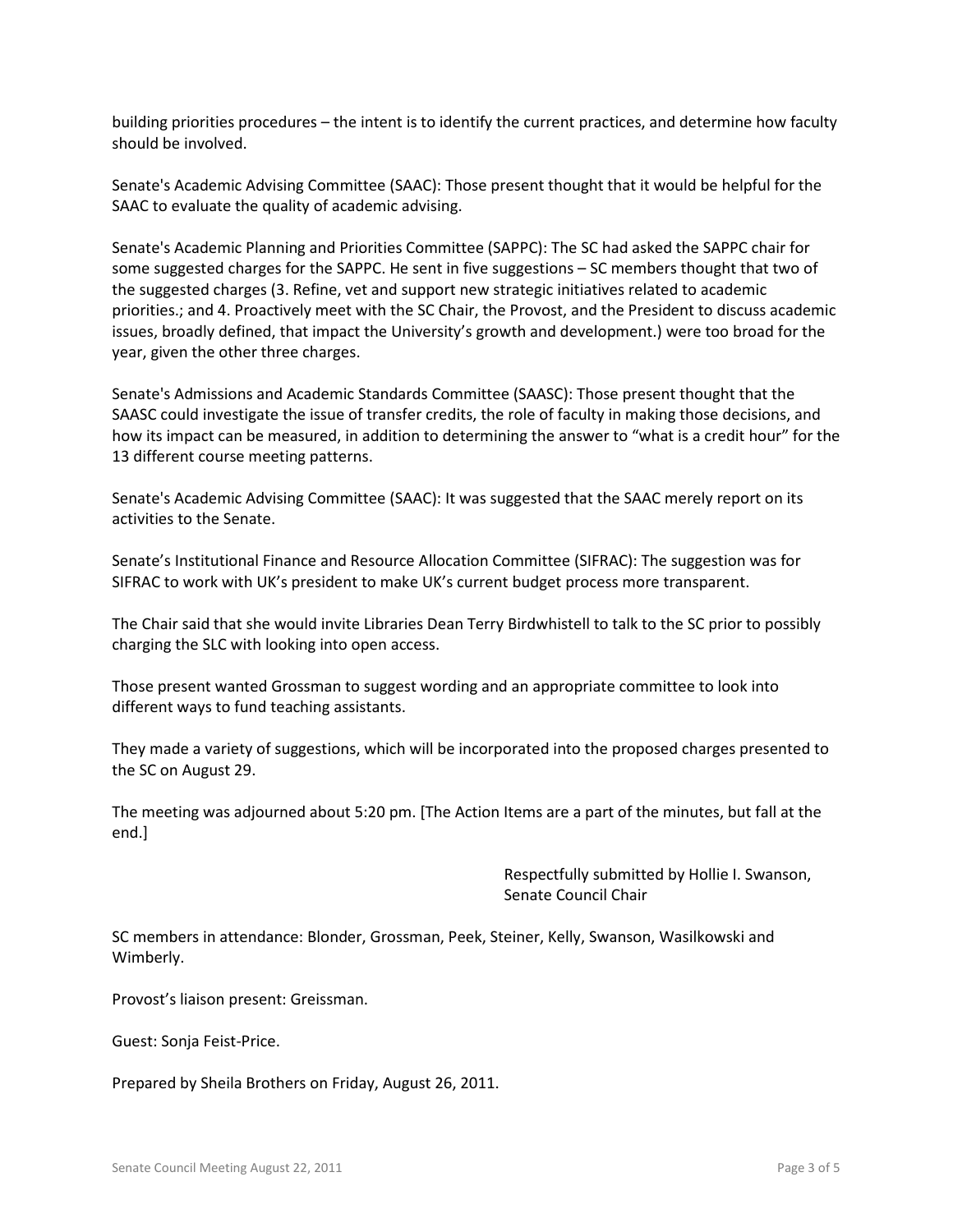| #   | $\sqrt{ }$ | <b>Item</b>                                                                                                                                                                                                          | <b>Responsibility</b>          | Completed             |
|-----|------------|----------------------------------------------------------------------------------------------------------------------------------------------------------------------------------------------------------------------|--------------------------------|-----------------------|
| 20. |            | Charge Senate's Academic Programs Committee with creating processes for<br>substantive change issues (teach-out, contractual/consortium process, off-<br>campus sites, how to reopen a suspended program). (8/23/10) | SC                             |                       |
| 31. |            | Ask the Provost to submit a statement of financial and administrative feasibility<br>for proposals prior to the proposals being sent to cmte. (10/4/10)                                                              | Document<br>Handling<br>System |                       |
| 40. |            | Draft changes to Senate Rule language on Senate meeting attendance policies<br>for review by SC. (8/30/10 & 11/15/10)                                                                                                | Chair, Steiner                 |                       |
| 42. |            | Discuss with the Provost the method of allocating resources from distance<br>learning courses. (11/15/10)                                                                                                            | Chair                          |                       |
| 44. |            | Create ad hoc committee (perhaps with VPR and Provost) to look at what<br>constitutes an administrative or an educational unit, and if there is a continuum<br>or a sharp difference. (11/22/10; 12/6/10)            | Chair, SC                      |                       |
| 46. |            | Discuss election of officers, specifically who is eligible to cast votes. (12/6/10);<br>Solicit opinions from the Senate. (2/28/11)                                                                                  | SC                             | 1st reading<br>5/2011 |
| 53. |            | Investigate "Quality Matters" WRT distance learning courses. (1/10/11)                                                                                                                                               | <b>SC</b>                      |                       |
| 57. |            | Look into creating a Senate committee on assessment. (1/31/11)                                                                                                                                                       | SC                             |                       |
| 62. |            | Determine how to address the issue of the proportionate representation of<br>appointed Board of Trustees members. (2/7/11)                                                                                           | SC                             |                       |
| 63. |            | Invite UofL employment ombud to SC meeting after joint ombud cmte visits the<br>University of Cincinnati. (2/21/11)                                                                                                  | Mrs. Brothers                  |                       |
| 66. |            | Invite Associate Provost for Undergrad Ed to offer "State of Undergraduate<br>Education" address to Senate. (2/21/11)                                                                                                |                                |                       |
| 67. |            | Invite Associate Provost for Academic Affairs about distance learning courses.<br>(2/21/2011)                                                                                                                        | Mrs. Brothers                  |                       |
| 71. |            | Invite Dean Kornbluh et al to present "A&S Wired" to the Senate in fall 2011.<br>(5/2/11)                                                                                                                            | Mrs. Brothers                  |                       |
| 72. |            | Discuss status of department chairs and directors of interdisciplinary centers<br>during the August Advance. (6/15/11)                                                                                               | SC                             |                       |
| 73. |            | Ask each college dean's office to submit information about their faculty council,<br>as part of the SACS reaccreditation effort. (6/15/11)                                                                           | Chair                          |                       |
| 74. | $\sqrt{}$  | Form an ad hoc committee charged with formulating a document describing<br>best practices regarding distance learning practices, with membership of said<br>cmte in the purview of the Chair. (6/15/11)              | Chair                          | 06/2011               |
| 76. |            | Develop metrics for faculty input into president's performance during August<br>Advance. (6/15/11)                                                                                                                   | SC                             |                       |
| 77. |            | Draft a report on the perceptions of the faculty reps on the Presidential Seearch<br>Committee on the process, and include relevant info from similar universities'<br>recent presidential searches. (6/15/11)       | Chair & Steiner                |                       |